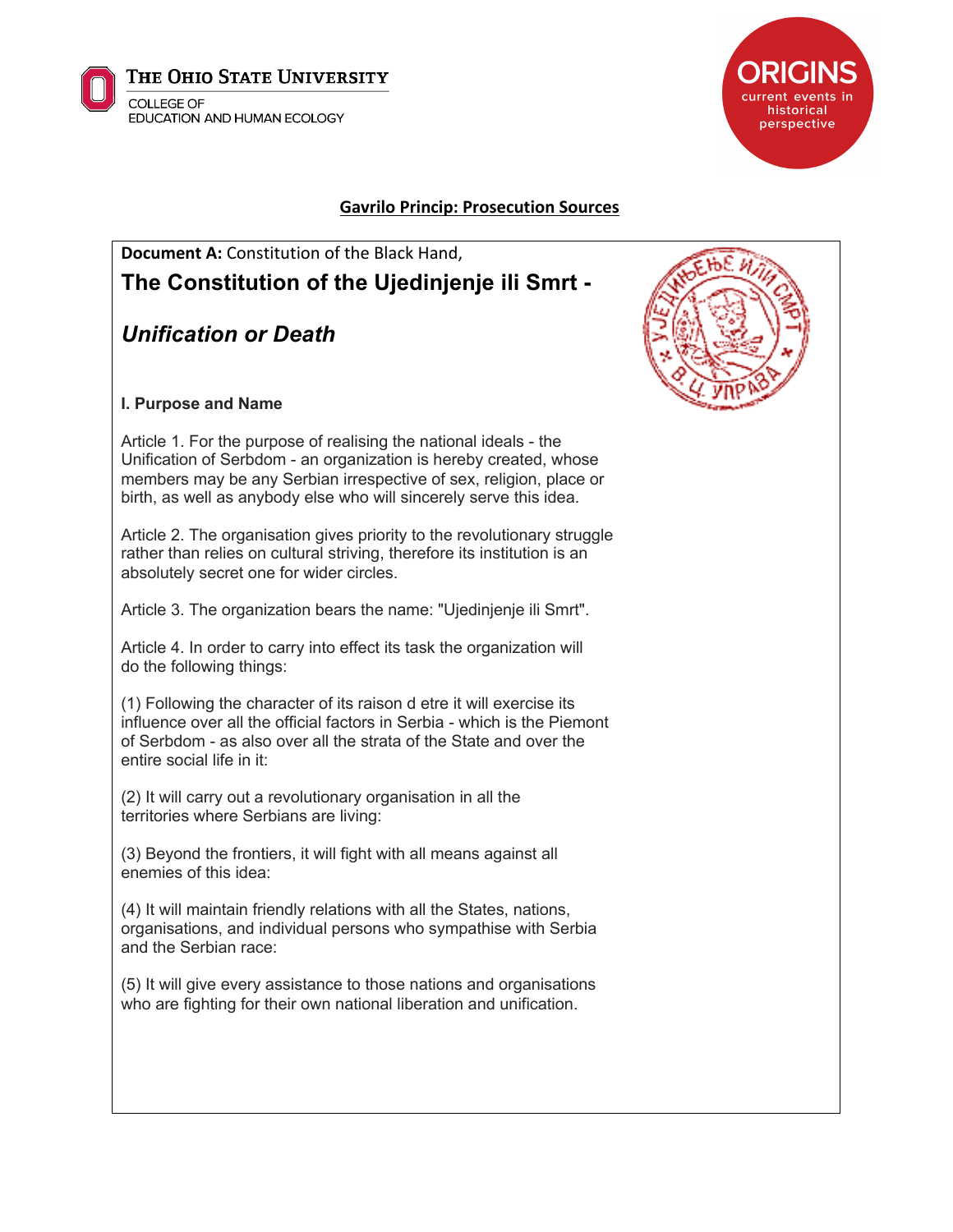



## Document B: Austrian Report on Archduke's Assassination in June 1914.

## **The Official Austrian Report**

Record of the District Court at Serajevo, touching the proceedings there instituted against Gavri Princip and confederates on account of the crime of assassination perpetrated on June 28, 1914 on His Imperial and Royal Highness the Archduke Franz Ferdinand of Austria-Este and Her Highness the Duchess Sophie of Hohenberg.

Gavrilo Princip, Nedeljko Cabrinovic, Trifko Grabez, Vaso Cubrilovic and Cetres Popovic confess that in common with the fugitive Mehemed Mehmedbasic they contrived a plot for the murder of the Archduke Franz Ferdinand and, armed with bombs and in the case of some of them with Browning pistols, laid wait for him on June 28, 1914, on his progress through Serajevo for the purpose of carrying out the planned attack.

Nedeljko Cabrinovic confesses that he was the first of the conspirators to hurl a bomb against the Archduke's carriage, which missed its mark and which on exploding injured only the occupants of the carriage following the Archducal motor car.

Gavrilo Princip confesses that he fired two shots from a Browning pistol against the Archducal motor car, by which the Archduke Franz Ferdinand and the Duchess Sophie of Hohenberg receiv fatal wounds.

Both perpetrators confess that the act was done with intent to murder.

These confessions have been fully verified by means of the investigations which have taken plad and it is established that the deceased Archduke Franz Ferdinand and the deceased Duchess Sophie of Hohenberg died as a result of the revolver shots fired at them by Gavrilo Princip.

The accused have made the following declarations, which are essentially consistent, before the examining magistrate:-

In April, 1914, Princip, during his stay at Belgrade, where he associated with a number of Serbia students in the cafes of the town, conceived the plan for the execution of an attempt on the life the late Archduke Franz Ferdinand. He communicated this intention to his acquaintance, Cabrinovic, who also was in Belgrade at the time. The latter had already conceived a similar ide and was ready at once to participate in the attempt.

https://www.firstworldwar.com/source/austrianreport.htm